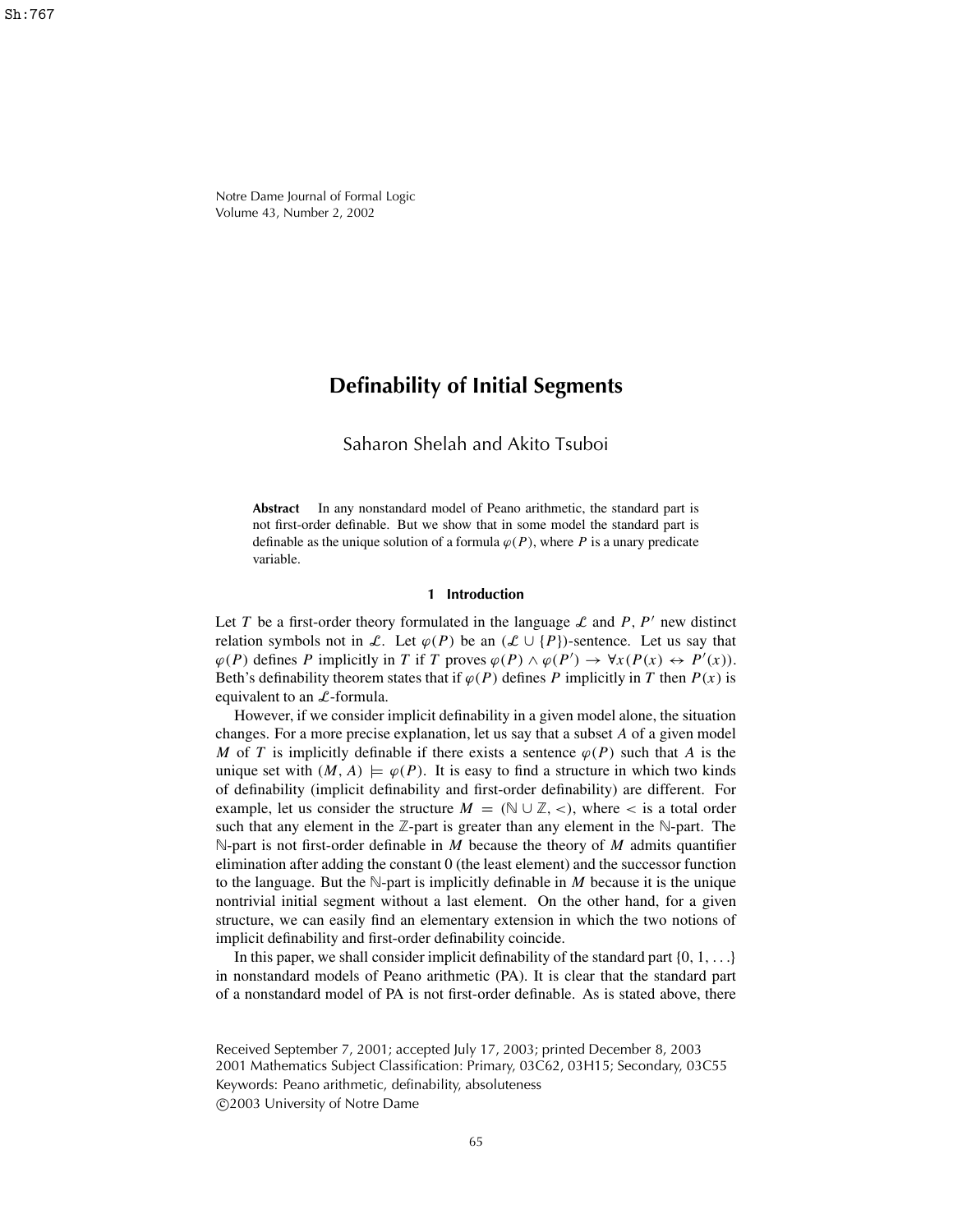is a model in which every set defined implicitly is first-order definable. So we ask whether there is a nonstandard model of PA in which the standard part is implicitly definable.

In Section 2, we define a certain class of formulas and show that in any model of PA the standard part is not implicitly defined by such formulas.

Section 3 is the main section of the present paper; we shall construct a model of PA in which the standard part is implicitly defined. To construct such a model, first we assume a set theoretic hypothesis  $\diamondsuit_{S_\lambda^{\lambda^+}}$ , which is an assertion of the existence of a very general set. Then we shall eliminate the hypothesis using absoluteness for the existence of a model having a tree structure with a certain property.

In this paper  $\mathcal L$  is a first-order countable language.  $\mathcal L$ -structures are denoted by  $M, N, M_i, \ldots$  We do not distinguish a structure and its universe. A,  $B, \ldots$  will be used for denoting subsets of some  $\mathcal{L}$ -structure. Finite tuples of elements from some *L*-structure are denoted by  $\bar{a}$ , *b*, . . . We simply write *A* ⊂ *M* for expressing that *A* is a subset of the universe of *M*.

#### **2 Undefinability Result**

Let us first recall the definition of implicit definability.

**Definition 2.1** Let *M* be an  $\mathcal{L}$ -structure. Let *P* be a unary second-order variable. A subset *A* of *M* is said to be *implicitly definable* in *M* if there is an  $(\mathcal{L} \cup \{P\})$ sentence  $\varphi(P)$  with parameters such that *A* is the unique solution to  $\varphi(P)$ , that is,  ${A} = {B \subset M : M \models \varphi(B)}.$ 

In this section, L is the language  $\{0, 1, +, \cdot, <\}$ , and PA denotes the Peano arithmetic formulated in  $\mathcal{L}$ . We shall prove that the standard part is not implicitly definable in any model of PA by using a certain form of formulas. We fix a model *M* of PA and work on *M*.

**Definition** 2.2 An  $(\mathcal{L} \cup \{P\})(M)$ -formula  $\varphi(\bar{y})$  (with parameters) will be called simple if it is equivalent (in *M*) to a prenex normal form

$$
Q_1\bar{x}_1 \ldots Q_n\bar{x}_n[P(f(\bar{x}_1,\ldots,\bar{x}_n,\bar{y}))\rightarrow P(g(\bar{x}_1,\ldots,\bar{x}_n,\bar{y}))]
$$

where  $Q_i$ s are quantifiers and f and g are definable functions. If  $Q_1 = \forall$  then  $\varphi$ will be called a simple  $\Pi_n$ -formula. Similarly, it is called a simple  $\Sigma_n$ -formula if  $Q_1 = ∃$ .

**Remark 2.3** If *P* is an initial segment of *M*, then

- 1.  $a_1 \in P \land a_2 \in P$  is equivalent to  $\max\{a_1, a_2\} \in P$ ;
- 2.  $a_1 \in P \vee a_2 \in P$  is equivalent to  $\min\{a_1, a_2\} \in P$ .

An *L*-formula  $\varphi(\bar{x})$  is equivalent to a formula of the form  $P(f(\bar{x}))$ , where f is a definable function such that  $f(\bar{x}) = 0$  if  $\varphi(\bar{x})$  holds and  $f(\bar{x}) = a$  (*a* is a nonstandard element) otherwise. An initial segment *I* of an ordered structure will be called a *cut* if  $I$  does not have a last element. The statement that  $P$  is a cut is expressed by a simple  $\Pi_2$ -formula.

We shall prove that the standard part is not implicitly definable by a finite number of simple  $\Pi_2$ -formulas. In fact we can prove more.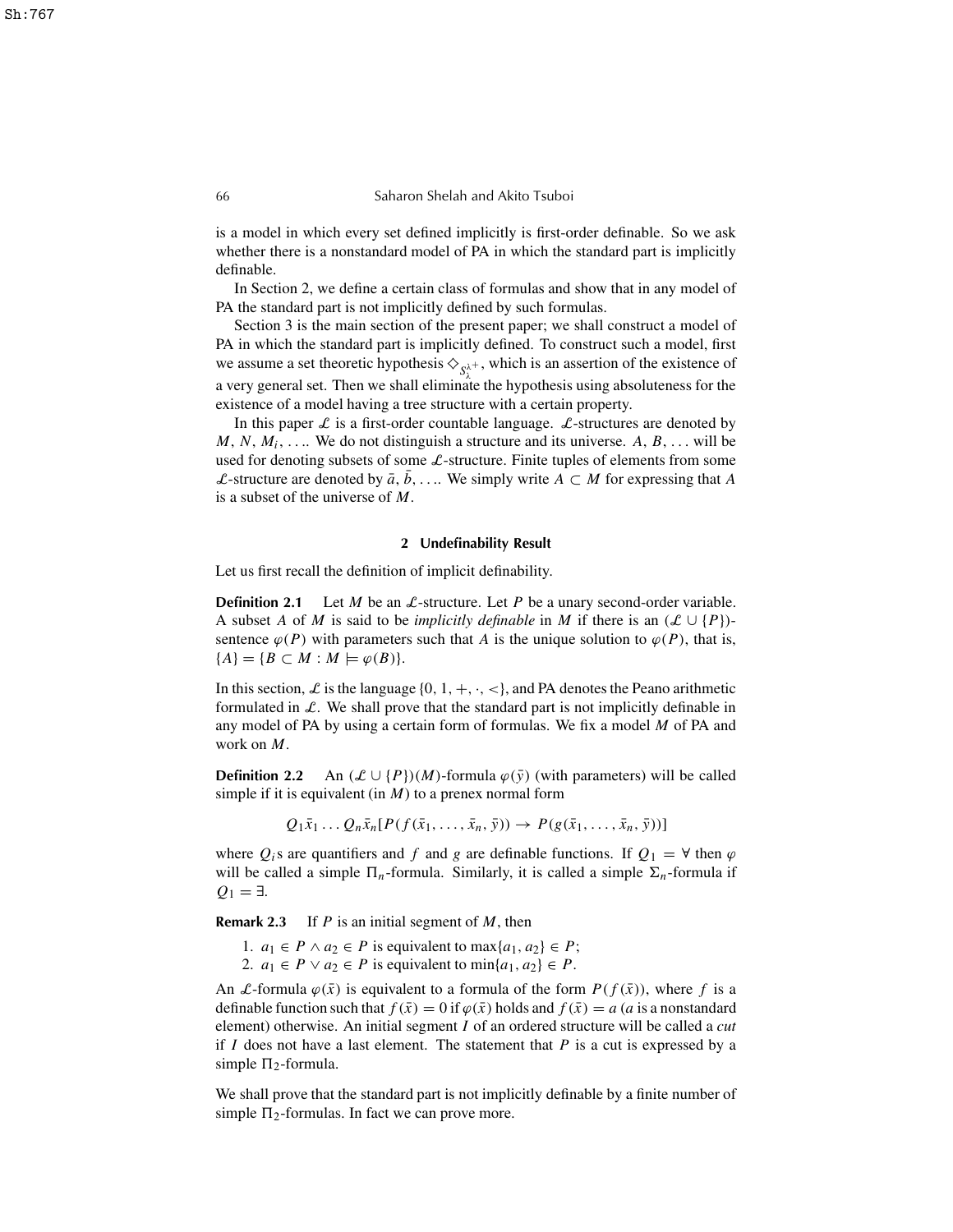**Proposition 2.4** *Let*  $I_0$  *be a cut of*  $M$  *with*  $I_0 < a$ *, that is, any element of*  $I_0$  *is smaller than a. Let*  $\{\varphi_i(P) : i \leq n\}$  *be a finite set of simple*  $\Pi_2$ -sentences. If *I*<sub>0</sub> *satisfies*  $\{\varphi_i(P): i \leq n\}$ *, then there is another cut*  $I < a$  *which also satisfies*  $\{\varphi_i(P) : i \leq n\}.$ 

Let us say that a cut *I* is approximated by a decreasing  $\omega$ -sequence if there is a definable function  $f(x)$  with  $I = \{a \in M : (\forall m \in \omega) \mid a \le f(m)\}\)$ . Similarly, we say that *I* is approximated by an increasing  $\omega$ -sequence if there is a definable function  $g(x)$  with  $I = \{a \in M : (\exists m \in \omega) \mid a \leq g(m)\}\)$ . Notice that no cut of M is approximated both by a decreasing  $\omega$ -sequence and by an increasing  $\omega$ -sequence. For a cut *I* with  $I < a$ , let  $I^* = \{d : a - d \notin I\}$ .  $I^*$  is a cut with  $I^* < a$  and  $I^{**} = I$ . If *I* is approximated by a decreasing  $\omega$ -sequence, then  $I^*$  is approximated by an increasing  $\omega$ -sequence. For a sentence  $\varphi(P)$ , let  $\varphi^*(P)$  denote the sentence obtained from  $\varphi(P)$  by replacing all the occurrences of  $P(*)$  by  $\neg P(a - *)$ . If a cut *I* < *a* satisfies a simple  $\Pi_2$ -sentence  $\varphi(P)$ , then *I*<sup>\*</sup> satisfies  $\varphi^*(P)$ , which is also a simple  $\Pi_2$ -sentence. For a cut  $I < a$ , *I* satisfies  $\varphi(P)$  if and only if *I* satisfies  $\varphi^{**}(P)$  holds.

**Proof of Proposition 2.4** For  $i \leq n$ , let  $\varphi_i(P)$  have the form

$$
\forall \bar{x} \exists \bar{y} [ P(f_i(\bar{x}, \bar{y})) \rightarrow P(g_i(\bar{x}, \bar{y}))].
$$

By the remark just after Proposition 2.4, we can assume that  $I_0$  cannot be approximated by a decreasing  $\omega$ -sequence. We shall show that there is an initial segment *I* with  $I_0 \subsetneq I < a$  and  $M \models \bigwedge_{i \leq n} \varphi_i(I)$ . Since  $I_0$  satisfies  $\varphi_i(P)$ , for each  $b_0 \in M$ with  $I_0 < b_0 < a$ , we have  $M \models \bigwedge_{i \leq n} \forall \overline{x} \exists \overline{y} [f_i(\overline{x}, \overline{y}) \in \omega \rightarrow g_i(\overline{x}, \overline{y}) \leq b_0]$ . By overspill there is an element  $b_1$  with  $I_0 < b_1 < b_0$  such that

$$
M \models \bigwedge_{i \leq n} \forall \bar{x} \exists \bar{y} [f_i(\bar{x}, \bar{y}) \leq b_1 \rightarrow g_i(\bar{x}, \bar{y}) \leq b_0].
$$

By choosing maximum such  $b_1 < b_0$ , we may assume that  $b_1 \in \text{dcl}(\bar{a}, b_0)$ , where  $\bar{a}$  are parameters necessary for defining *f*<sub>*i*</sub>s and *g*<sub>*i*</sub>s. So we can choose an  $\mathcal{L}(\bar{a})$ definable function,  $h(x)$  such that

- (i)  $I_0 < b < a$  implies  $I_0 < h(b) < b$  and
- (ii)  $M$   $\models \bigwedge_{i \leq n} \forall x \exists y [f_i(\bar{x}, \bar{y}) \leq h(b) \rightarrow g_i(\bar{x}, \bar{y}) \leq b]$ , for any nonstandard *b* ∈ *M*.

By using recursion we can choose a definable function  $l(x)$  with  $l(m) = h^m(a)$  (the *m*-time application of *h*) for each  $m \in \omega$ . Now we put

$$
I = \{d \in M : (\forall m \in \omega) \ d \le l(m)\}.
$$

Since  $m < h(m)$  holds for any  $m \in \omega$ , by overspill, there is a nonstandard  $m^*$  such that  $m^* < h(m^*)$ . This shows that *I* is an initial segment different from  $I_0$ . Now we show the following.

**Claim 2.5** *For all*  $i \leq n$  *and for all*  $\overline{d} \in M$ *, there is*  $\overline{e} \in M$  *such that* 

$$
f_i(\bar{d}, \bar{e}) \in I \ \to \ g_i(\bar{d}, \bar{e}) \in I.
$$

Let *d* ∈ *M* and *i* ≤ *n* be given. We can assume that  $\forall y (f_i(\overline{d}, \overline{y}) \in I)$  holds in *M*. So by the definitions of *I* and *l*, for all  $k \in \omega$ , we have  $M \models \forall y (f_i(\bar{d}, \bar{y}) \leq l(k)).$ Hence, for some nonstandard  $k^* \in M$  with  $k^* \leq l(k^*)$ , we have

$$
M \models \forall \bar{y} (f_i(\bar{d}, \bar{y}) \le l(k^*)).
$$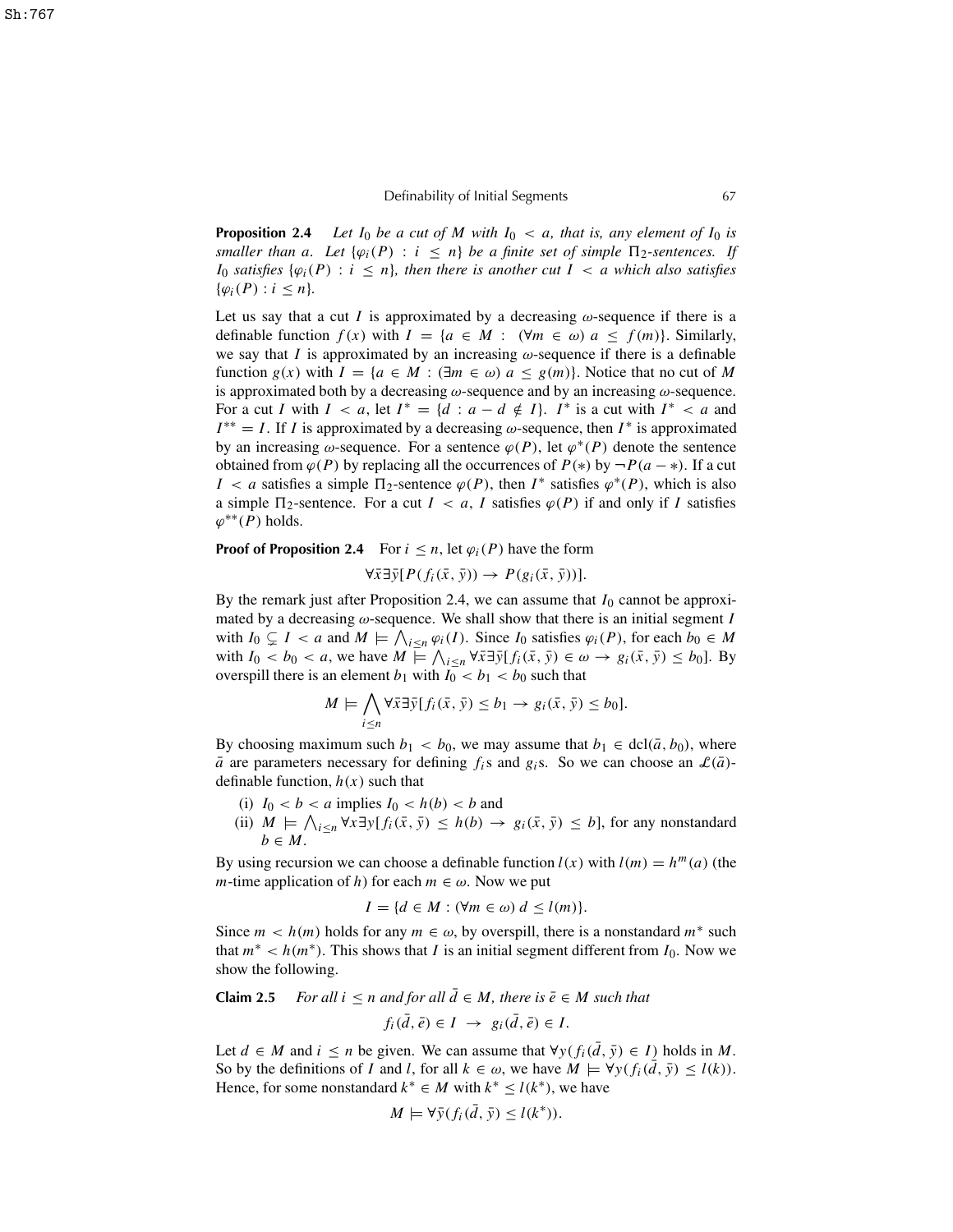#### 68 Saharon Shelah and Akito Tsuboi

On the other hand, by our choice of h and l, we can find  $\bar{e}$  with

$$
M \models f_i(\bar{d}, \bar{e}) \le l(k^*) \rightarrow g_i(\bar{d}, \bar{e}) \le l(k^* - 1).
$$

Hence, for this  $\bar{e}$ , we have  $g_i(\bar{d}, \bar{e}) \le l(k^* - 1) \in I$ .

**Corollary 2.6** *The standard part is not implicitly definable by a finite number of*  $simple \Sigma_3$ -formulas.

### **3 Definability Result**

In this section we aim to prove the following theorem.

**Theorem 3.1** *There is a model of* PA *in which the standard part is implicitly definable.*

Instead of proving the theorem, we prove a more general result, Theorem 3.5, from which Theorem 3.1 easily follows. For stating the result, we need some preparations.

We assume the countable language  $\mathcal L$  contains a binary predicate symbol  $\lt$ , a constant symbol 0, and a unary function symbol *S*. We fix a complete countable Ltheory *T* with a partial definable function  $F(x, y)$  such that the following sentences are members of *T* .

- $1. <$  is a linear order with the first element 0;
- 2. For each *x*,  $S(x)$  is the immediate successor of *x* with respect to <;
- 3.  $\forall y_1, \ldots, y_n \forall z_1, \ldots, z_n \exists x (\bigwedge_{i \neq j} y_i \neq y_j \rightarrow \bigwedge_{i=1}^n F(x, y_i) = z_i)$  (for  $n \in \omega$ ).

**Remark** 3.2 In PA, let  $F(x, y) = z$  be a definable function such that the sequence coded by  $x$  has  $z$  as the *y*th element. It is easy to see that this  $F$  satisfies the third condition above. So, any completion of PA satisfies our requirements stated above.

Let *P* be a new unary predicate symbol not in L. Throughout this section  $\psi^*(P)$  is the conjunction of the following  $(\mathcal{L} \cup \{P\})$ -sentences:

- 1. *P* is a cut (nonempty proper initial segment closed under *S*), that is, ¬(∀*x P*(*x*))∧*P*(0)∧∀*x*∀*y*(*P*(*y*)∧*x* < *y* → *P*(*x*))∧∀*x*(*P*(*x*) → *P*(*S*(*x*)));
- 2. for no *x* and *z* with  $P(z)$  is  $\{F(x, y) : y < z\} \cap P$  unbounded in *P*, that is, ∀*x*∀*z*[*P*(*z*) → ∃w(*P*(w) ∧ ∀*y*(*P*(*F*(*x*, *y*)) → *F*(*x*, *y*) < w))].

The subset  $\{S^n(0) : n \in \omega\}$  of a model of *T* will be called the standard part of the model and denoted by  $\mathbb N$ . It is clear that  $\mathbb N$  satisfies  $\psi^*(P)$ , that is, the sentence  $\psi^*(P)$  holds in the  $(\mathcal{L} \cup \{P\})$ -structure  $(M, \mathbb{N})$ .

**Definition 3.3** A model *M* of *T* will be called appropriate if the following two conditions are satisfied:

- 1.  $M \neq \mathbb{N}$ ;
- 2. if  $(M, I) \models \psi^*(P)$  then
	- (a)  $I = \mathbb{N}$  or
	- (b) *I* is first-order definable with parameters.

**Remark 3.4** In case that *T* is a completion of PA, part (b) of condition 2 in Definition 3.3 does not occur, because in any model of *T* no definable proper subset is closed under *S*.

**Theorem 3.5** *There is an appropriate model of T .*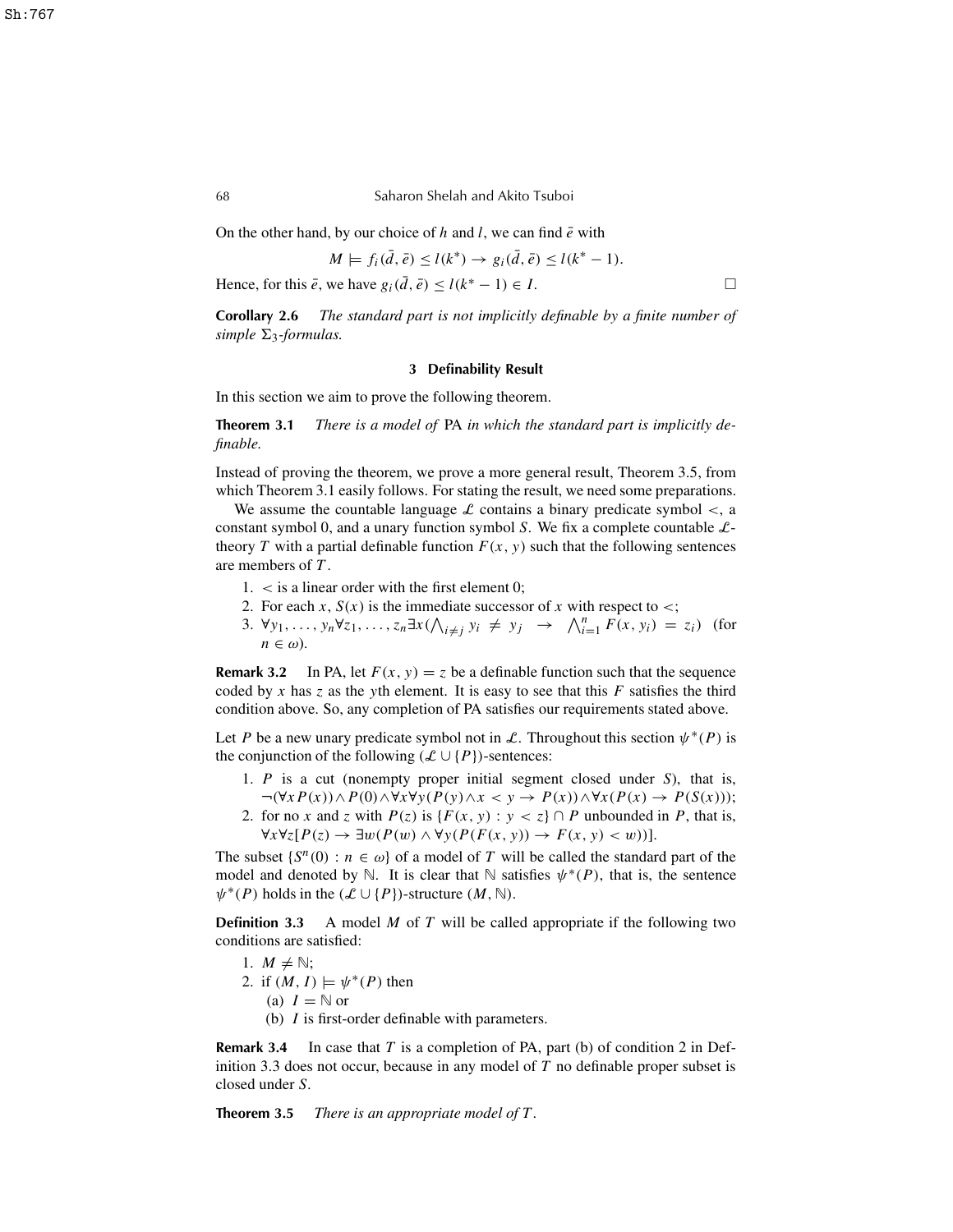We shall prove Theorem 3.5 by a series of claims. For a period of time, we fix an uncountable cardinal  $\lambda$  with  $\lambda = \lambda^{<\lambda}$ . In our proof of the theorem we shall construct an appropriate model of cardinality  $\lambda^+$  under a set-theoretic assumption, and later by eliminating this assumption, we get an appropriate model (of cardinality  $\aleph_1$ ) in ZFC. We don't know whether the existence of a countable appropriate model can be shown in ZFC.

First we need some definition. The definition itself can be stated in a general context. However, we give the definition for a countable *T* . (Recall that our *T* is countable.)

**Definition 3.6** Let *M* be a model of *T* and  $\varphi(x, \bar{a})$  a formula with parameters from *M*. We say that  $\varphi(x, \bar{a})$  is big (in *M*) if in some (any)  $\aleph_1$ -saturated model  $N > M$ there is  $A \subset N$  with  $|A| \leq \aleph_0$  such that for any finite number of distinct elements  $a_1, \ldots, a_n \in N \setminus A$ , and any elements  $b_1, \ldots, b_n \in N$ , we have

$$
N \models \exists x [\varphi(x, \bar{a}) \land \bigwedge_{i=1}^{n} F(x, a_i) = b_i].
$$

Let us briefly recall the definition of *bigness* defined in Shelah [5]. Let  $R \notin \mathcal{L}$  be a unary predicate symbol. A statement (or an infinitary  $(\mathcal{L} \cup \{R\})$ -sentence)  $\Gamma(R)$ is called a notion of bigness for *T* , if any model *M* of *T* satisfies the following axioms, for all formulas  $\varphi(x, \bar{y})$  and  $\psi(x, \bar{y})$  (where  $\Gamma(\varphi(x, \bar{y}))$  means that setting  $R(x) = \varphi(x, \bar{y})$  [so  $\bar{y}$  is a parameter] makes  $\Gamma$  true):

- 1.  $\forall \bar{y}(\forall x(\varphi(x, \bar{y}) \rightarrow \psi(x, \bar{y})) \land \Gamma(\varphi(x, \bar{y})) \rightarrow \Gamma(\psi(\bar{x}, \bar{y}));$
- 2.  $\forall \bar{y}(\Gamma(\varphi(x,\bar{y}) \vee \psi(\bar{x},\bar{y})) \rightarrow \Gamma(\varphi(x,\bar{y})) \vee \Gamma(\psi(x,\bar{y}));$
- 3.  $\forall \bar{y}(\Gamma(\varphi(x,\bar{y})) \rightarrow \exists^{\geq 2} x \varphi(\bar{x},\bar{y}))$ ;
- 4.  $\forall x \Gamma(x = x)$ .

Now let  $\Gamma(\varphi)$  be the statement ' $\varphi$  is big' in the sense of Definition 3.6. Then this  $\Gamma$  satisfies the above four axioms: It is easy to see that our  $\Gamma$  satisfies Axioms 1, 3, and 4. So let us prove Axiom 2. Suppose that neither  $\varphi$  nor  $\psi$  is big. Let *M* be a model of *T* and  $N > M$  be  $\aleph_1$ -saturated. Let *A* be a subset of *N* of cardinality  $\leq \aleph_0$ . Since  $\varphi$  is not big, A cannot witness the definition of bigness, so there are a finite number of elements  $a_1, \ldots, a_n \in N \setminus A$  with no repetition and  $b_1, \ldots, b_n \in N$  such that  $N \models \forall x [\bigwedge_{i \leq n} F(x, a_i) = b_i \rightarrow \neg \varphi(x)].$ Since  $\psi$  is not big,  $A' = A \cup \{a_1, \ldots, a_n\}$  cannot witness the definition of bigness, hence there are  $a_{n+1}, \ldots, a_m \in N \setminus (A \cup \{a_1, \ldots, a_n\})$  with no repetition and  $b_{n+1}, \ldots, b_m \in N$  such that  $N \models \forall x [\bigwedge_{n+1 \le i \le m} F(x, a_i) = b_i \rightarrow \neg \psi(x)]$ . So *N*  $\models \forall x [\bigwedge_{i \leq m} F(x, a_i) = b_i \rightarrow \neg(\varphi(x) \lor \psi(x))].$  Since *A* was chosen arbitrarily, this shows that  $\varphi \lor \psi$  is not big.

We introduce some terminology. A Dedekind cut of *M* of cofinality ( $\mu_1, \mu_2$ ) is a pair  $(C_1, C_2)$  such that

- (i)  $M = C_1 \cup C_2$ ,
- (ii)  $∀x ∈ C_1∀y ∈ C_2[x <sup>M</sup> y],$
- (iii) the cofinality of  $C_1$  with respect to  $\lt$  is  $\mu_1$ , and
- (iv) the coinitiality of  $C_2$  (i.e., the cofinality of  $C_2$  with respect to the reverse ordering) is  $\mu_2$ .

Let  $S_{\lambda}^{\lambda^+} = {\delta \langle \lambda^+ : cf(\delta) = \lambda}$ . From now on, until the end of Claim 3.8, we assume  $\diamondsuit_{S_\lambda^{\lambda^+}} + \diamondsuit_\lambda$ , where  $\lambda = \lambda^{<\lambda}$ .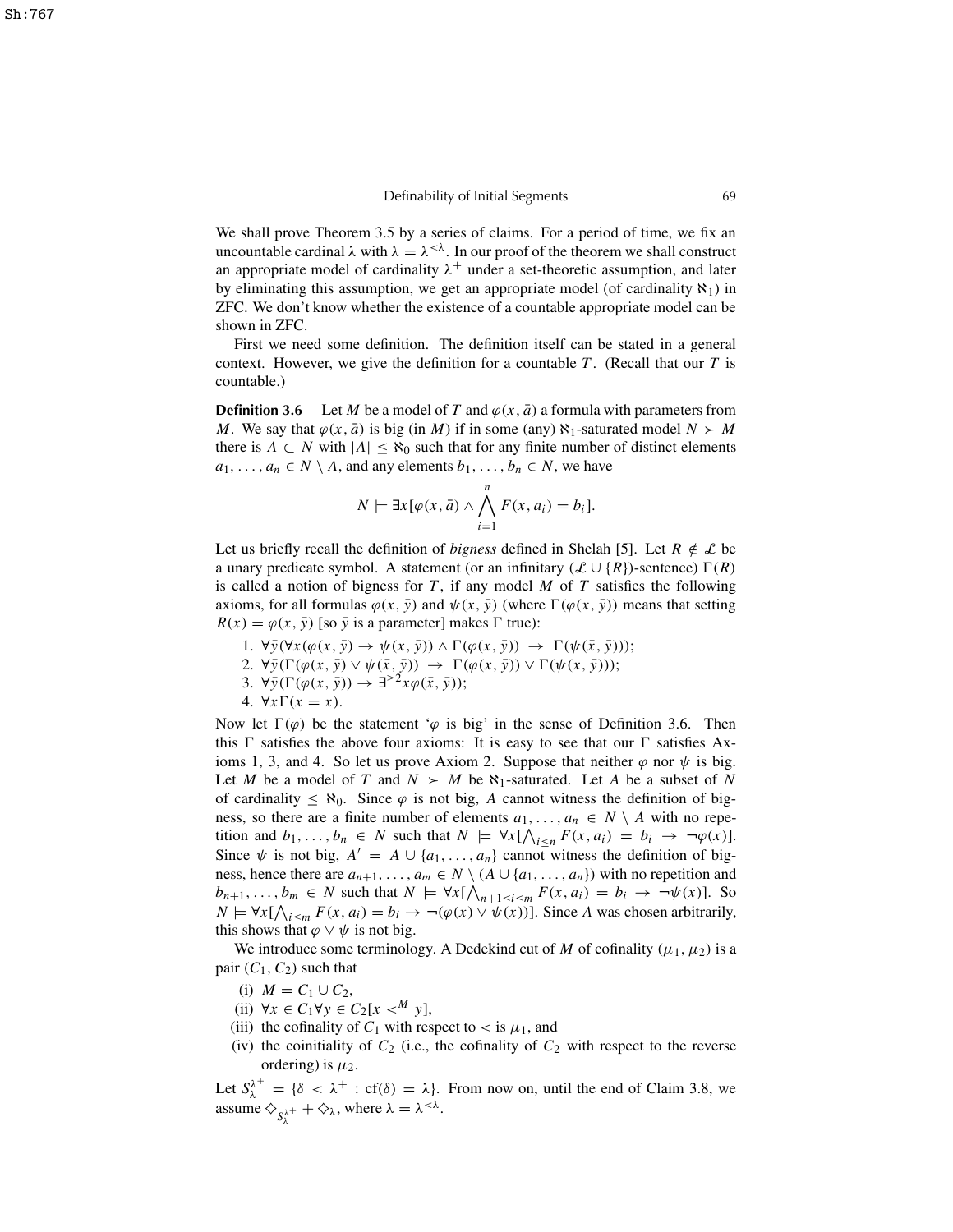By [5], we have the following claim. (Recall that our  $\lambda$  is uncountable. Even if  $\lambda = \aleph_0$ , a similar (but not identical) statement holds. For more details, see Shelah [6].)

**Claim 3.7 (Under**  $\diamondsuit_{S_\lambda^{\lambda^+}} + \diamondsuit_\lambda$ ) *There is a model M of T such that the condition* 

(a) *if*  $(C_1, C_2)$  *is a Dedekind cut of*  $M$  *of cofinality*  $(\lambda^+, \lambda^+)$  *then*  $C_1$  *is a subset of M definable with parameters*

*holds, and which is the union of a continuous elementary chain*  $\langle M_i : i \langle \lambda^+ \rangle$  of *models* of *T* such that for some sequence  $\langle a_i : i \langle \lambda^+ \rangle$  of elements  $a_i \in M_{i+1} \setminus M_i$ ,

- (b)  $|M_i| = \lambda$ ;
- (c)  $M_i$  *is saturated unless <i>i is a limit ordinal with*  $cf(i) < \lambda$ ;
- (d)  $tp_{M_{i+1}}(a_i/M_i)$  *is big, that is, each formula in it is big;*
- (e)  $M_i \subset \{F^{M_{i+1}}(a_i, c) : M_i \models c < b\}$  if  $b \in M_i \setminus \mathbb{N}$ .

Now we expand the language  $\mathcal L$  by adding new binary predicate symbols. Let  $\mathcal{L}^* = \mathcal{L} \cup \{E_1, E_2, \lt_{\text{lev}}, \lt_{\text{tr}}\}.$  We expand the L-structure *M* obtained in Claim 3.7 to an  $\mathcal{L}^*$ -structure  $M^*$  by the following interpretation. For  $a \in M$ , let  $i(a) = \min\{i < \lambda^+ : a \in M_{i+1}\}.$ 

- 1.  $E_1^{M^*} = \{(a, b) : i(a) = i(b)\};$
- 2.  $E_2^{\mathbf{M}^*} = \{(a, b) : i(a) = i(b) \text{ and } M \models (c < a \equiv c < b) \text{ for every } c \in M_{i(a)}\};$ in other words,  $(a, b) \in E_2^{M^*}$  iff *a* and *b* determine the same Dedekind cut of  $M_{i(a)} (= M_{i(b)})$ ;
- 3.  $\lt_{\text{lev}}^{\tilde{M}^*} = \{(a, b) : i(a) < i(b)\};$

4. 
$$
\langle f''''_{tr} = \{(a, b) : i(a) < i(b) \text{ and } M \models (c < a \equiv c < b) \text{ for every } c \in M_{i(a)}\}.
$$

The relation  $\lt_{tr}$  defines a preorder on  $M^*$  and induces a tree structure on the  $E_2$ equivalence classes. This tree structure  $(M^*/E_2, <_t r)$  is a definable object of  $M^{*eq}$ . (We do not use a new symbol for the order induced by  $\lt_{tr}$ ) Similarly  $\lt_{lev}$  induces a linear order on the  $E_1$ -equivalence classes. Let  $R$  be the definable function which maps  $a_{E_2}$  to  $a_{E_1}$ . *R* is considered as a rank function which assigns a level to each node of the tree. Then  $\langle \lt_{tr}, \lt_{lev}, R \rangle$  is an  $\mathcal{L}^*$ -tree in the sense of Shelah [4]. A subset *B* of  $M^*/E_2$  will be called a *branch* of the tree if

- (i) it is linearly ordered by  $\lt_{tr}$ ,
- (ii)  $a_{E_2} \in B$  and  $b \leq tr a$  imply  $b_{E_2} \in B$ , and
- (iii) the set  $\{R(a_{E_2}) : a_{E_2} \in B\}$  of all levels in *B* is unbounded in  $M^*/E_1$ .

**Claim 3.8** *Every branch of the tree*  $(M^*/E_2, <_tr, <_ter, R)$  *is definable in*  $M^*$ .

**Proof** Let *B* be a branch of the tree  $(M^*/E_2, <_{{\rm tr}}, <_{{\rm lev}}, R)$ . We show that *B* is definable in  $M^*$ . Let *I* be the <-initial segment determined by *B*, that is,

 $I = \{a \in M^* : M^* \models (\forall b_{E_2} \in B)(\exists c_{E_2} \in B)[b_{E_2} <_{\text{tr}} c_{E_2} \land a < c]\}.$ 

It is easy to see that *I* and *B* are interdefinable in  $M^*$ . In fact, we have  $b_{E_2} \in B$  if and only if there exist  $c \in I$  and  $d \in M^* \setminus I$  such that

- 1.  $b_{E_2}$  intersects the interval [*c*, *d*],
- 2. if  $b_{E_2} \subset I$  then any other  $b'_{E_2}$  with  $[c, d] \cap I \cap b'_{E_2} \neq \emptyset$  has a strictly larger level than  $b_{E_2}$ , and
- 3. if  $b_{E_2} \subset M^* \setminus I$  then any other  $b'_{E_2}$  with  $[c, d] \cap (M^* \setminus I) \cap b'_{E_2} \neq \emptyset$  has a strictly larger level than  $b_{E_2}$ .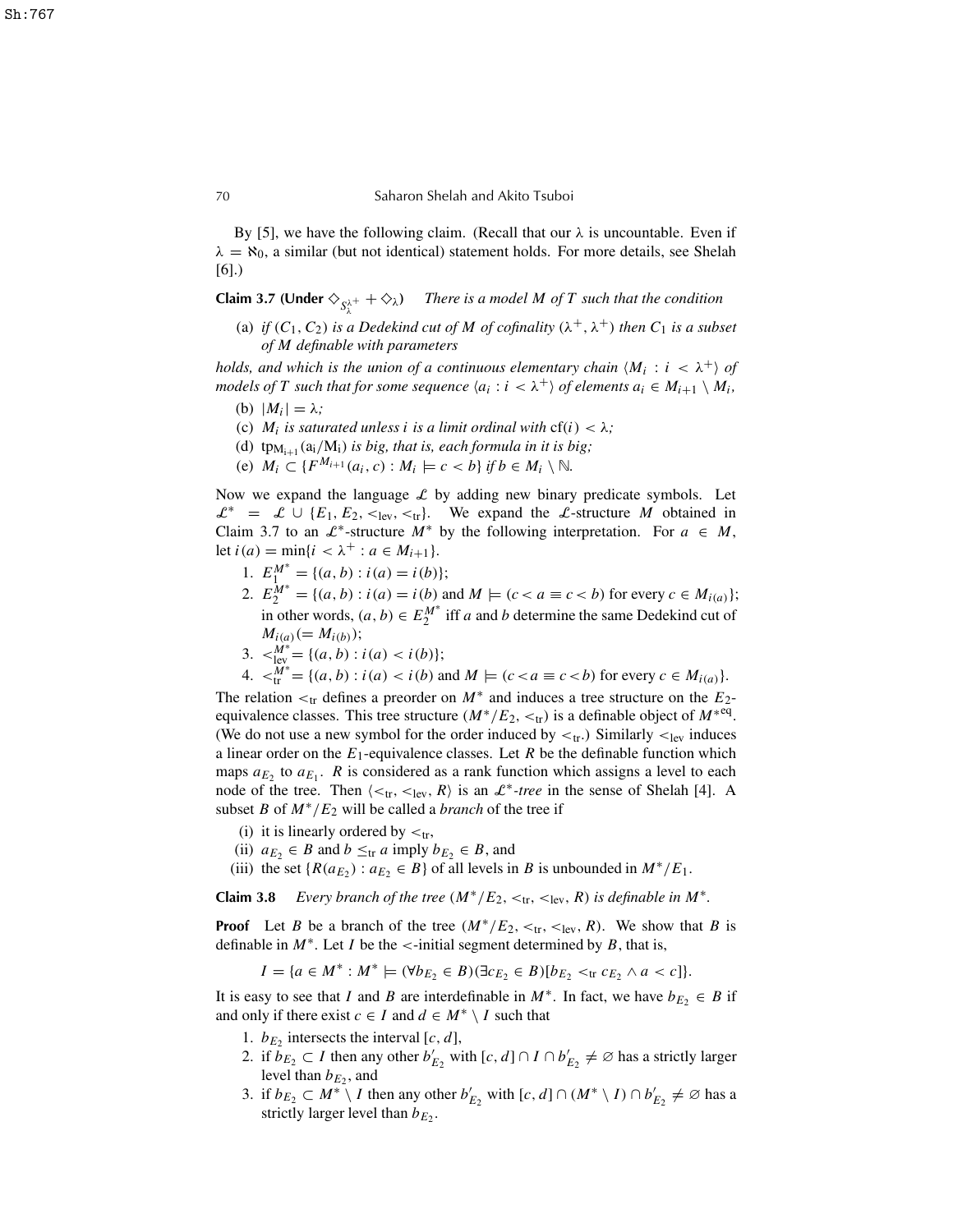If the cofinality of  $(I, M^* \setminus I)$  is  $(\lambda^+, \lambda^+)$ , then *I* is definable in *M* by property (a) of Claim 3.7, so *B* is definable in *M*<sup>∗</sup> . So we may assume that the cofinality is not  $(\lambda^+, \lambda^+).$ 

First suppose that  $cf(I) \leq \lambda$ . Then we can choose a set  $\{a_i : i < \lambda\}$  which is cofinal in *I*. Choose  $j < \lambda^+$  with cf(*j*) =  $\lambda$  and { $a_i : i < \lambda$ }  $\subset M_j$ . If  $M_j \setminus I$  is bounded from below in  $M^* \setminus I$ , say by  $d \in M^* \setminus I$ , then *I* is defined in  $M^*$  by the formula  $\exists y[x \leq y \leq d \land y \leq_{\text{lev}} e]$ , where *e* is an element from  $M_{j+1} \setminus M_j$ . So we may assume that there is a set  $\{a'_i : i < \lambda\} \subset M_j \setminus I$  which is coinitial in  $M^* \setminus I$ . (We shall derive a contradiction from this.) Let  $b_{E_2} \in B$  with  $b \notin M_j$ . Since the other case can be treated similarly, we can assume that  $b \in I$ . Then  $b_{E_2}$  is included in some interval [0,  $a_i$ ]. By the definition of *I*, there is  $c_{E_2} \in B$  such that  $b_{E_2} <_{\text{lev}} c_{E_2}$ and  $a_i < c$ . But then *b* and *c* determine different Dedekind cuts of  $M_j$ , hence *b* and *c* are not comparable with respect to  $\lt_{tr}$ . This contradicts our assumption that *B* is a branch.

Second suppose that the coinitiality of  $M^* \setminus I$  is  $\leq \lambda$  and that the cofinality of *I* is  $\lambda^+$ . As in the first case, we can choose  $j < \lambda^+$  such that  $M_j \setminus I$  is coinitial in  $M^* \setminus I$ . Choose  $d \in I$  which bounds  $I \cap M_j$  from above and an element  $e \in M_{j+1} \setminus M_j$ . Then *I* is defined by the formula  $\forall y[d \leq y \land y \leq_{\text{lev}} e \rightarrow x \leq y]$ . Lastly the case where the cofinality of  $(I, M^* \setminus I)$  is  $(\mu_1, \mu_2)$  with  $\mu_1, \mu_2 \le \lambda$  is impossible by the definition of branch.  $\Box$ 

Let  $T^*$  be the  $\mathcal{L}^*$ -theory of  $M^*$ . Under the hypothesis of Claims 3.7 and 3.8 (i.e.,  $\diamondsuit_{S_1^{\lambda^+}}$  and so on), we have proven the existence of  $M^* \models T^*$  having a tree with the property stated in Claim 3.8. So, for example, we have such a model  $M^*$  in the constructible universe *L*, as our hypothesis holds there. Now we extend the structure *L*. Let *P* be the forcing notion  $Levy(\aleph_0, \lambda)$ , and  $G \subset P$  generic over *V*. In the generic extension  $L[G]$  (the Lévy collapse), we have  $\lambda = \aleph_0$  and  $\lambda^+ = \aleph_1$ . This extension does not add branches to the tree as a branch has length  $\lambda^{+}$ . We can now apply the absoluteness (e.g., Theorem 6 in [4]) and get such a model without using the hypothesis. Moreover, as  $T^*$  is countable, we can assume that relevant properties of  $M^*$  expressed by one  $\mathcal{L}^*_{\omega_1\omega}(Q)$ -sentence are also possessed by such models. (*Q*) is the quantifier which expresses "there are uncountably many".) Thus in ZFC we can show the following claim.

**Claim 3.9** *There is a model*  $N^* \models T^*$  *of cardinality*  $\aleph_1$  *that satisfies* 

- 1. *the tree*  $(N^*/E_2, <_tr)$  *has no undefinable branch;*
- 2. *the set*  $N^*/E_1$  *of levels has cardinality*  $\aleph_1$ *, but for each*  $b_{E_1} \in N^*/E_1$ *,*  ${c_{E_1} : c_{E_1} < \text{lev } b_{E_1}}$  *is countable;*
- 3. *if I* is a definable subset of  $N^*$  with the Dedekind cut  $(I, N^* \setminus I)$  of cofinality  $(\aleph_1, \aleph_1)$ *, then I is definable in N*;
- 4. *the clause* (*e*) *of Claim* 3.7, *namely, for each level*  $d_{E_1}$  *there is*  $a \in N^*$ *such that if*  $b \in N^* \setminus \mathbb{N}$  *and*  $b \leq_{\text{lev}} d$  *then* {*F*(*a*, *c*) : *c* < *b*} *includes*  ${c \in N^* : c \leq_{\text{lev}} d}$

**Claim 3.10** *Let N* <sup>∗</sup> *be a model of T* <sup>∗</sup> *with the properties stated in Claim 3.9. Then the reduct*  $N$  *of*  $N^*$  *to the language*  $\mathcal L$  *is*  $\psi^*$ -*appropriate.* 

**Proof** Toward a contradiction, we assume that there is an undefinable (in the sense of *N*) subset  $I \subset N$  with  $(N, I) \models \psi^*(P)$  and  $I \neq \mathbb{N}$ . We show that the cofinality of  $(I, N^* \setminus I)$  is  $(\aleph_1, \aleph_1)$ . Suppose that this is not the case. First assume that the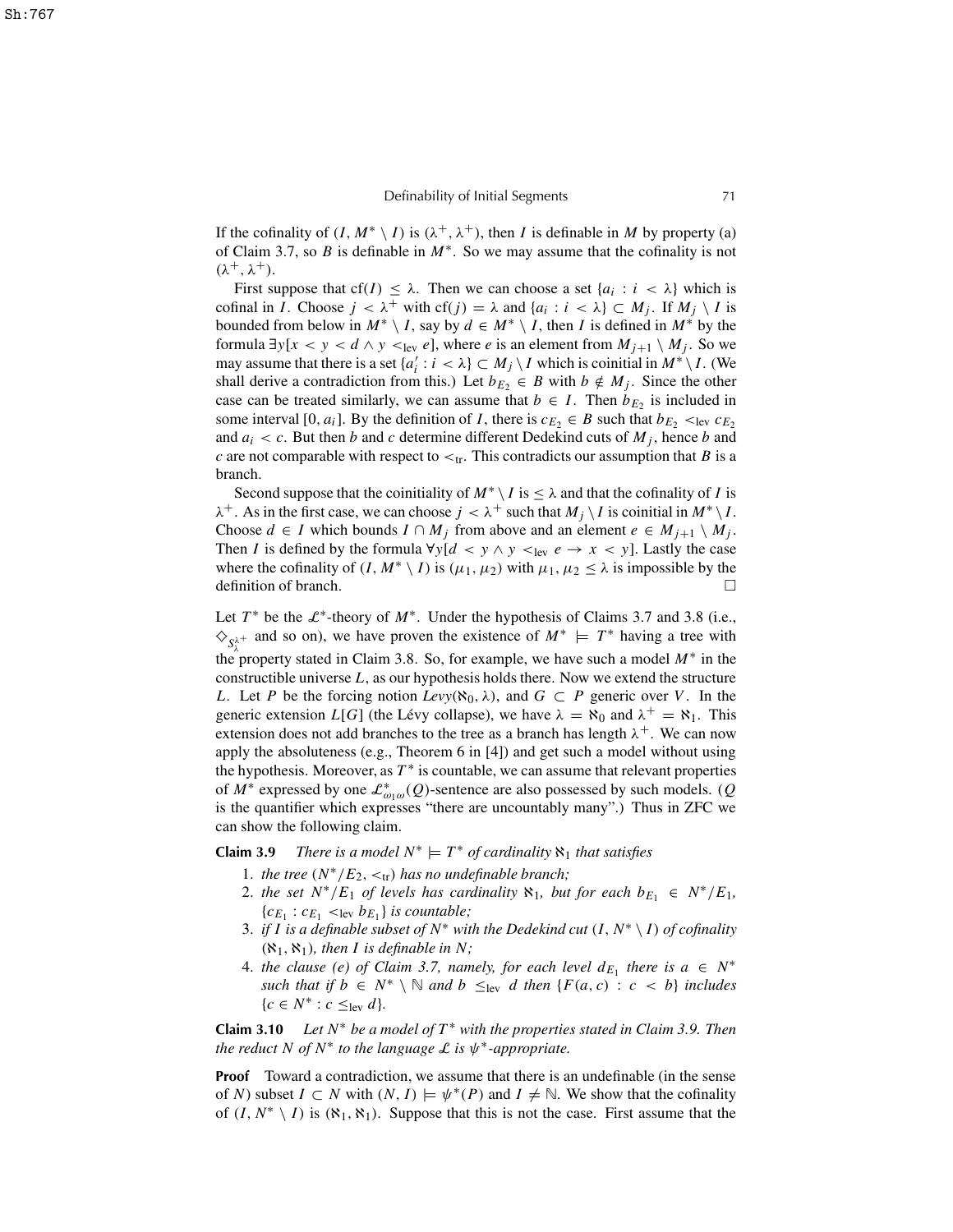72 Saharon Shelah and Akito Tsuboi

cofinality of  $(I, \le)$  is less than  $\aleph_1$ . As  $(N^*/E_1, \le)$ <sub>lev</sub>) has the cofinality  $\aleph_1$ , there is *d*<sub>E1</sub> such that {*c*  $\in$  *I* : *c*  $\leq$ <sub>lev</sub> *d*} is unbounded in *I*. Since *I*  $\neq$  N, we can choose *b* ∈ *I* \ N with *b*  $\leq$ <sub>lev</sub> *d*. By condition (4) of Claim 3.9, there is *a* ∈ *N*<sup>\*</sup> such that *{F*(*a*, *c*) : *c* < *b*} includes {*c* ∈ *I* : *c* ≤<sub>lev</sub> *d*}. So {*F*(*a*, *c*) : *c* < *b*}∩*I* is unbounded in *I*. This contradicts the last clause in the definition of  $\psi^*$ . Second, assume that the coinitiality of  $N^* \setminus I$  is less than  $\aleph_1$ . For a similar reason as in the first case, we can find  $d_{E_1}$  such that  $\{c \in N^* \setminus I : c \leq_{\text{lev}} d\}$  is unbounded from below in *N*<sup>\*</sup>  $\setminus$  *I*. Also we can choose *a* ∈ *N*<sup>\*</sup> and *b* ∈ *I* such that {*F*(*a*, *c*) : *c* < *b*} includes {*c* ∈ *N*<sup>\*</sup> \ *I* : *c* ≤<sub>lev</sub> *d*}. If *I* ∩ {*F*(*a*, *c*) : *c* < *b*} were bounded (from above) say by  $e \in I$ , then *I* would be definable in *N* by the *L*-formula

$$
\varphi(x, a, b, e) \stackrel{\text{def}}{=} \forall z [(e < z \land \exists y (y < b \land z = F(a, y))) \rightarrow x < z],
$$

contradicting our assumption that *I* is not definable. So  $I \cap {F(a, c) : c < b}$  is not bounded in *I*. Again this contradicts the last clause in the definition of  $\psi^*$ . So we have proven that the cofinality of  $(I, N^* \setminus I)$  is  $(\aleph_1, \aleph_1)$ .

As in the proof of Claim 3.8, we shall define a set  $\{(b_i)_{E_2} : i < \aleph_1\}$  and definable intervals  $J_i \subset N^*$   $(i < \aleph_1)$  such that for each  $i < \aleph_1$ ,

- 1. *Ji*s are decreasing,
- 2.  $b_i \in J_i$ ,  $J_i \cap I \neq \emptyset$ ,  $J_i \cap (N^* \setminus I) \neq \emptyset$ ,
- 3. there is no element  $d \in J_i$  with  $d \leq_{\text{lev}} b_i$ .

Suppose that we have chosen  $d_j$ s and  $J_j$ s for all  $j \lt i$ . Since the cofinality of *I* and the coinitiality of  $N^* \setminus I$  are both  $\aleph_1$ ,  $\bigcap_{j \leq i} J_i$  intersects both *I* and *N*<sup>\*</sup>  $\setminus$  *I*. Choose *b* ∈  $\bigcap_{j \le i} J_i \cap I$  and  $c \in \bigcap_{j \le i} J_i \cap (N^* \setminus I)$ . Then we put  $J_i = \{e \in N^* : N^* \models b < e < d\}$ . Choose  $b_i \in J_i$  of the minimum level. (Such  $b_i$ exists and  $(b_i)_{E_2}$  is unique, because every nonempty definable subset of  $N^*/E_1$  has the minimum element with respect to  $\lt_{lev}$ . If there are two such elements, they are distinguished by elements of lower levels, contradicting the minimality.) We claim that  $\{(b_i)_{E_2} : i < \aleph_1\}$  determines a branch  $B = \{c_{E_2} : c_{E_2} \leq_{\text{tr}} (b_i)_{E_2} \text{ for some } i\}.$ For this it is sufficient to show that the  $b_i$ s are linearly ordered by  $\leq_{tr}$ . Let  $i \leq i' < \aleph_1$ . Then both  $b_i$  and  $b_{i'}$  are members of the interval  $J_i$ . Suppose that  $b_i$  and  $b_{i'}$  are not comparable with respect to  $\leq_{tr}$ . They determine different Dedekind cuts of the elements of lower levels. So there is an element  $c \in J_i$  with  $c \leq_{\text{lev}} b_i$ . This contradicts our choice of  $b_i \in J_i$ . By our assumption (the first condition in Claim 3.9), the branch  $B = \{(b_i)_{E_2} : i < \aleph_1\}$  is definable in  $N^*$ . It is easy to see that *I* and *B* are interdefinable in  $N^*$ . So *I* is also definable in  $N^*$ , hence *I* is definable in *N* by condition (3) in Claim 3.9. This contradicts our assumption that *I* is undefinable in *N*.

**Remark 3.11** Theorem 3.5 is a rather general statement. However, there are several related results concerning models of PA. The following are pointed out by the referee. Our model constructed in the proof of Theorem 3.5 has the property that the standard part  $\mathbb N$  is the only semi-regular cut. (See Kirby and Paris [2] for the definition of semiregularity.) Such property is also possessed by the models constructed in Theorem 3.14 of Kaufmann and Schmerl [1] (under  $\diamondsuit$ ) and Theorem 2.1 of Schmerl [3] (under  $\diamondsuit_{\lambda^+}$ ).